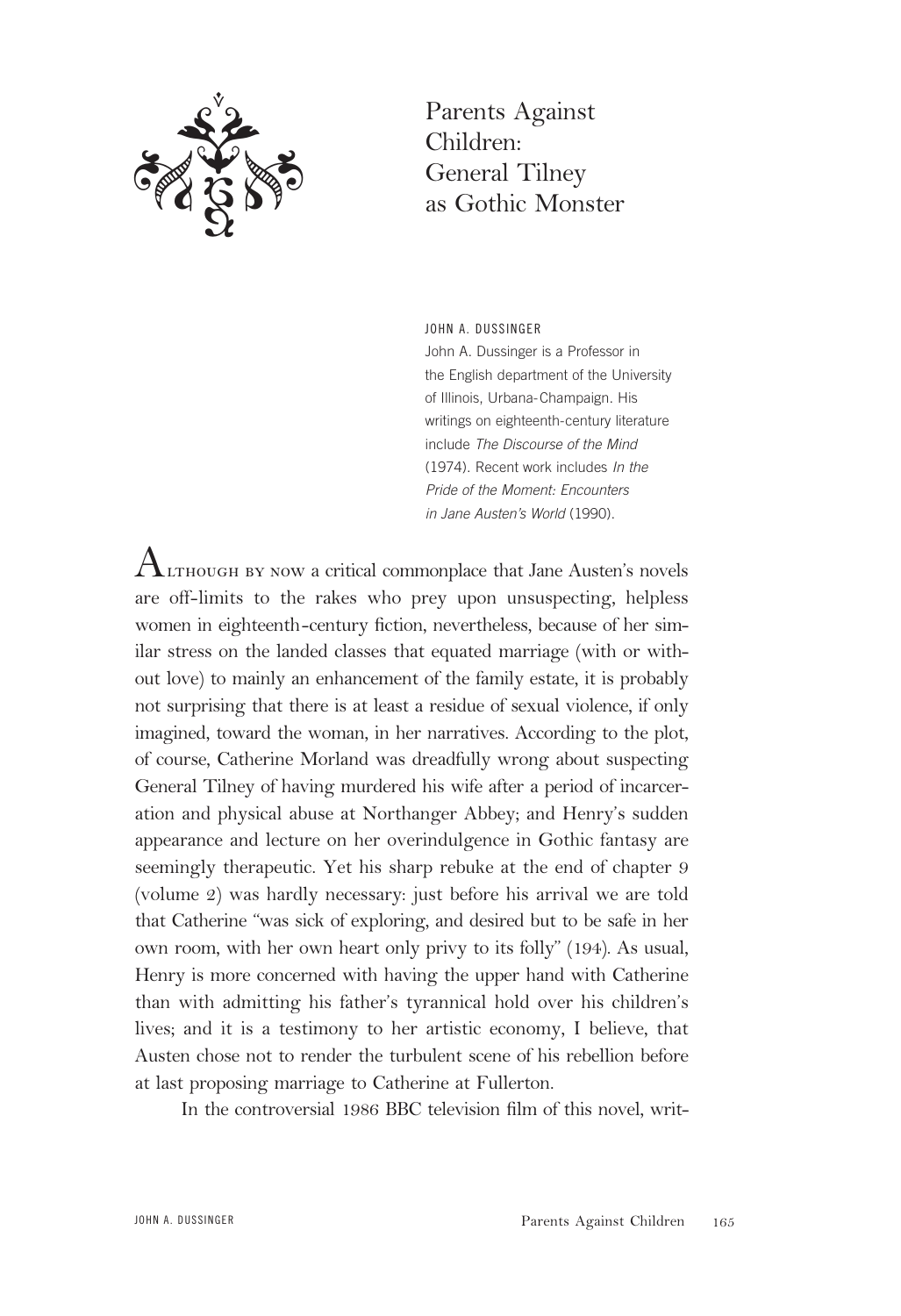ten by Maggie Wadey and directed by Giles Foster, we are provided with a fine scene when Henry (Peter Firth) confronts his father (Robert Hardy), who is in some ways even more culpable than Austen's original character. He is now guilty of gambling away his money to the detriment of his heirs as well as of being a drunk.<sup>1</sup> Yet, despite his vivid image as predator while releasing his falcon, General Tilney is noticeably affectionate in handling this bird, while confessing to his son that his bark is worse than his bite, as the scene fades out, leaving us with at least a hope of eventual reconciliation with his children. Such optimism does not appear justified in Austen's novel.

But what is perhaps the most bold departure from the novel is this film's rendering of Catherine's Gothic fantasies about General Tilney's perverse intentions toward her. What cheap sensationalism, shades of Ken Russell!, I thought, upon first viewing this film. But on further reflection, I believe that Giles Foster does have a point in reminding us that Austen's character derives from a stereotype of the patriarchal tyrants in the Gothic romances that she and her family knew firsthand.

Thanks to Judith Wilt's invaluable study, *Ghosts of the Gothic,* it should be clear by now that the old notion that Austen was exploding Radcliffe's romances in *Northanger Abbey* in favor of common sense is too superficial at best; and the scene in the Giles Foster film where Catherine tosses that precious leather-bound copy of *The Mysteries of Udolpho* into the fire, after Henry's scolding her for imagining his father to be a murderer, ignores the fact that Henry himself is explicitly (and Austen, implicitly!) an avid reader of Radcliffe.2 Moreover, in her portrayal of General Tilney, Austen parodies and imitates not only Radcliffe's villain Montoni in *Udolpho* but more generally the parentchild relationship in the Gothic romance, beginning with the pioneering work in that genre—Horace Walpole's *The Castle of Otranto* (1764). When Austen was probably sketching this parodic novel as *Susan* in 1797, a new octavo edition of Walpole's classic was published with plates by the London bookseller E. Jeffery.

This story opens with these words:

Manfred, Prince of Otranto, had one son and one daughter: the latter, a most beautiful virgin, aged eighteen, was called Matilda. Conrad, the son, was three years younger, a homely youth, sickly, and of no promising disposition;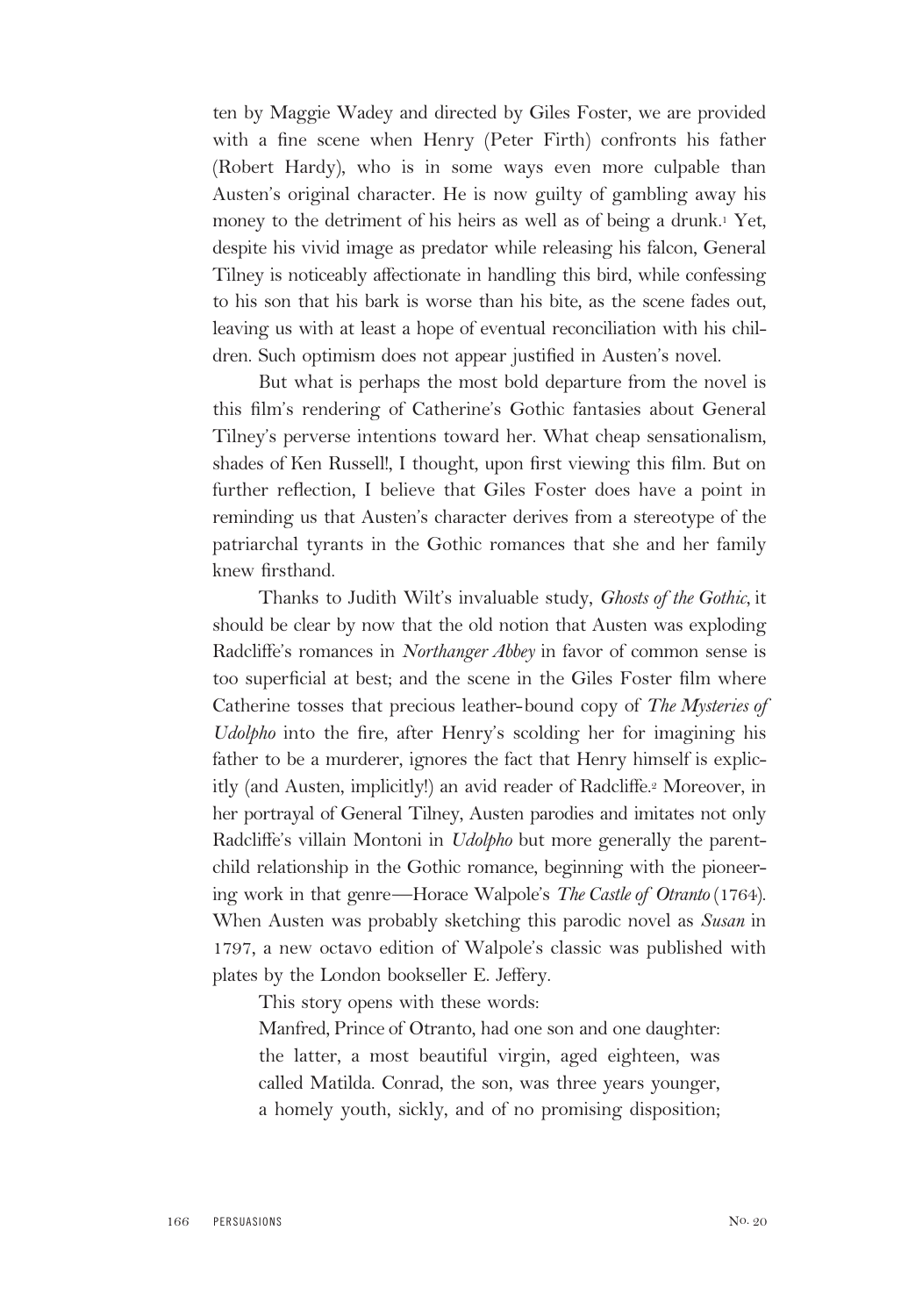yet he was the darling of his father, who never showed any symptoms of affection to Matilda (27).

We immediately have the ill-fated wedding of Manfred's son, who is crushed to death by a giant helmet. Without giving any further thought to his dead child, Manfred proposes marriage to Isabella, Conrad's bride, saying, "'Instead of a sickly boy, you shall have a husband in the prime of his age, who will know how to value your beauties, and who may expect a numerous offspring'" (33). Despite the inconvenience of being already married to the now sterile but doting wife, Hippolyta, Manfred intends to divorce her on the spot and carry out sexual union with Isabella, that very night if possible. Horrified, Isabella flees from the castle through subterranean passageways to seek sanctuary in the nearby St. Nicolas Church. A friar, Father Jerome, intervenes to warn Manfred "'not to pursue thine incestuous design on thy contracted daughter'" (54). Father Jerome, we discover, is actually the Count of Falconara, whose long lost son, Theodore, is the true heir of Otranto. Manfred's grandfather had usurped the castle after poisoning its owner, Alphonse the Good. And since Walpole tells us that the sins of the fathers are passed down to the third or fourth generation, it is now time for Manfred to pay the price for his family's crime. In spite of his ridiculously compulsive behavior in trying to obtain another son, Manfred, we are told, "was not one of those savage tyrants, who wanton in cruelty unprovoked" (40). Later, when Manfred proposes a double marriage to avert the doom to Otranto, Hippolyta not only agrees to a divorce, but joins Manfred in trying to force Matilda into marrying Isabella's father, Frederic, who is easily persuaded to be her husband (91). Thus, we now find two fathers who lust after each other's daughters while scheming to gain power through the estate.

With such Oedipal Gothic fathers hovering in the background, it is understandable why Catherine Morland is prepared to fear the worst about General Tilney. Previous commentators overlook, or at least underestimate, the prurient interest that General Tilney shows toward Catherine and especially her own arousal (she blushes [80] upon seeing him gaze at her).<sup>3</sup> In contrast, Henry, an Anglican minister by profession, appropriately never betrays a tincture of libido; instead, it is his wit and penetration of her mind that seem to attract her. Catherine, as naïf, has not a clue until the very end why the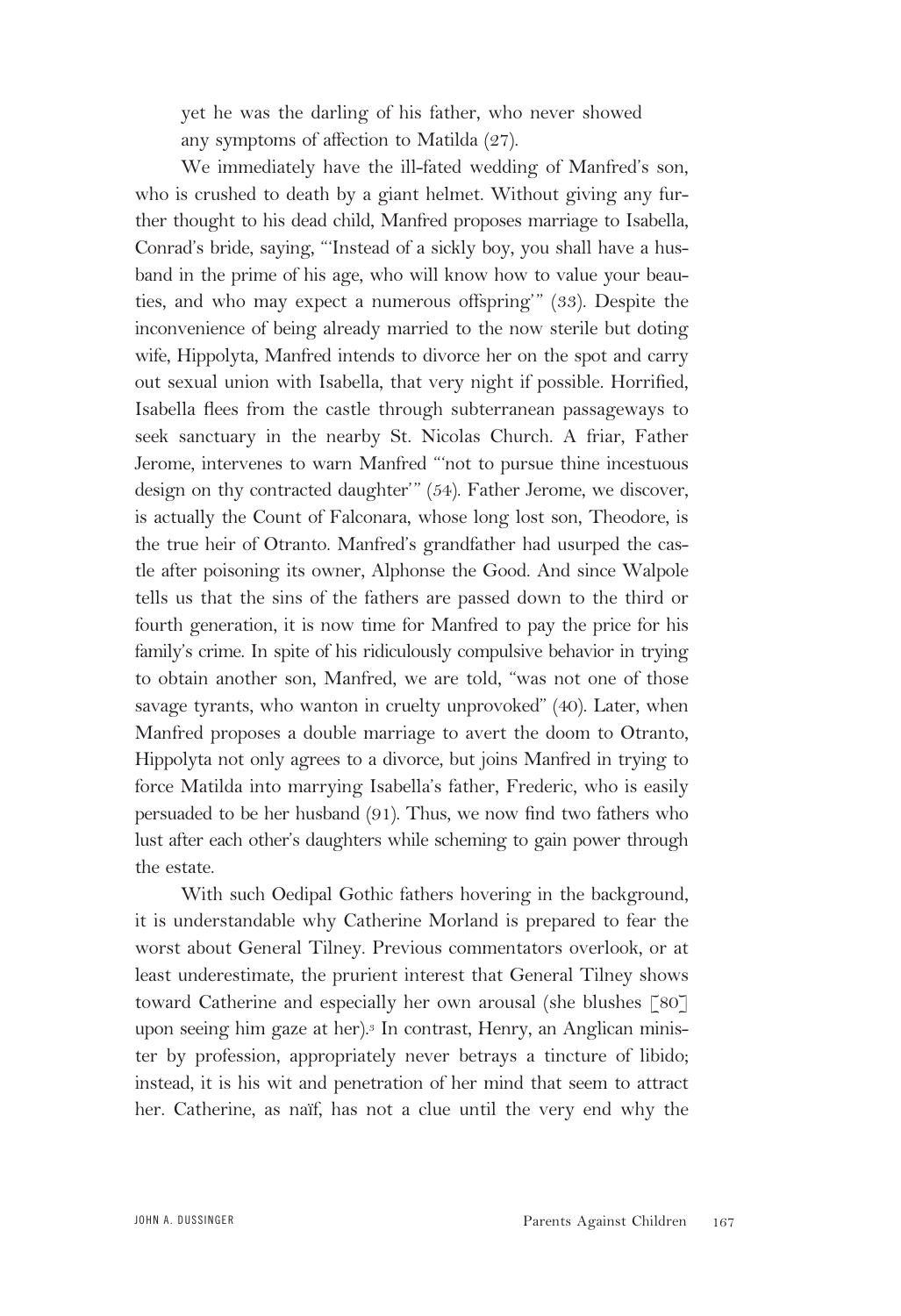General pays such special attention to her, but seems to welcome it if only for self-esteem.

Despite the much lower mimetic world of the novel, where the "anxieties of common life" prevail, Manfred's ghost lurks throughout General Tilney's role in this story. Both fathers are shown to be quite capable of replacing their sons as sexual partners. Manfred's boast to Isabella of being a much better lover than his "puny" son would have been is not very reassuring to the poor girl, even if she had never loved Conrad. Like Father Jerome, Isabella equates marrying a contracted father-in-law to incest and thus finds Manfred's proposal repulsive. Though, of course, General Tilney never breathes a word of desire for Catherine, nevertheless, at her first sight of him she is impressed by his physical endowments:

He was a very handsome man, of a commanding aspect, past the bloom, but not past the vigour of life; and with his eye still directed towards her, she saw him presently address Mr. Tilney in a familiar whisper. (80)

*Past the bloom, but not past the vigour of life:* in other words, General Tilney is still fit to be sexually active!

Upon learning that he is Henry's father, Catherine is all the more stimulated: "With real interest and strong admiration did her eye now follow the General, as he moved through the crowd, and 'How handsome a family they are!' was her secret remark" (80). Later, at the theater while conversing with Henry, she finds herself being scrutinized at a distance by the General and John Thorpe, and apparently being discussed by them. Afterwards Thorpe makes a significant comparison of father to son: "'[The General'] is a fine old fellow, upon my soul!—stout, active,—looks as young as his son'" (95). For once Thorpe probably gets it right and concurs with Catherine's own observation that this man was not past the vigor of life. His further report arouses Catherine: "'the General thinks you the finest girl in Bath'.… 'And what do you think I said?' (lowering his voice) 'Well done, General, said I, I am quite of your mind'" (96). Catherine "was much less gratified by his admiration than by General Tilney's," indeed, because she is in love with Henry and wants to please her would-be father-in-law.

Yet Thorpe's leering remark seems to imply a similar lasciviousness in the General's attitude toward her. After rushing to the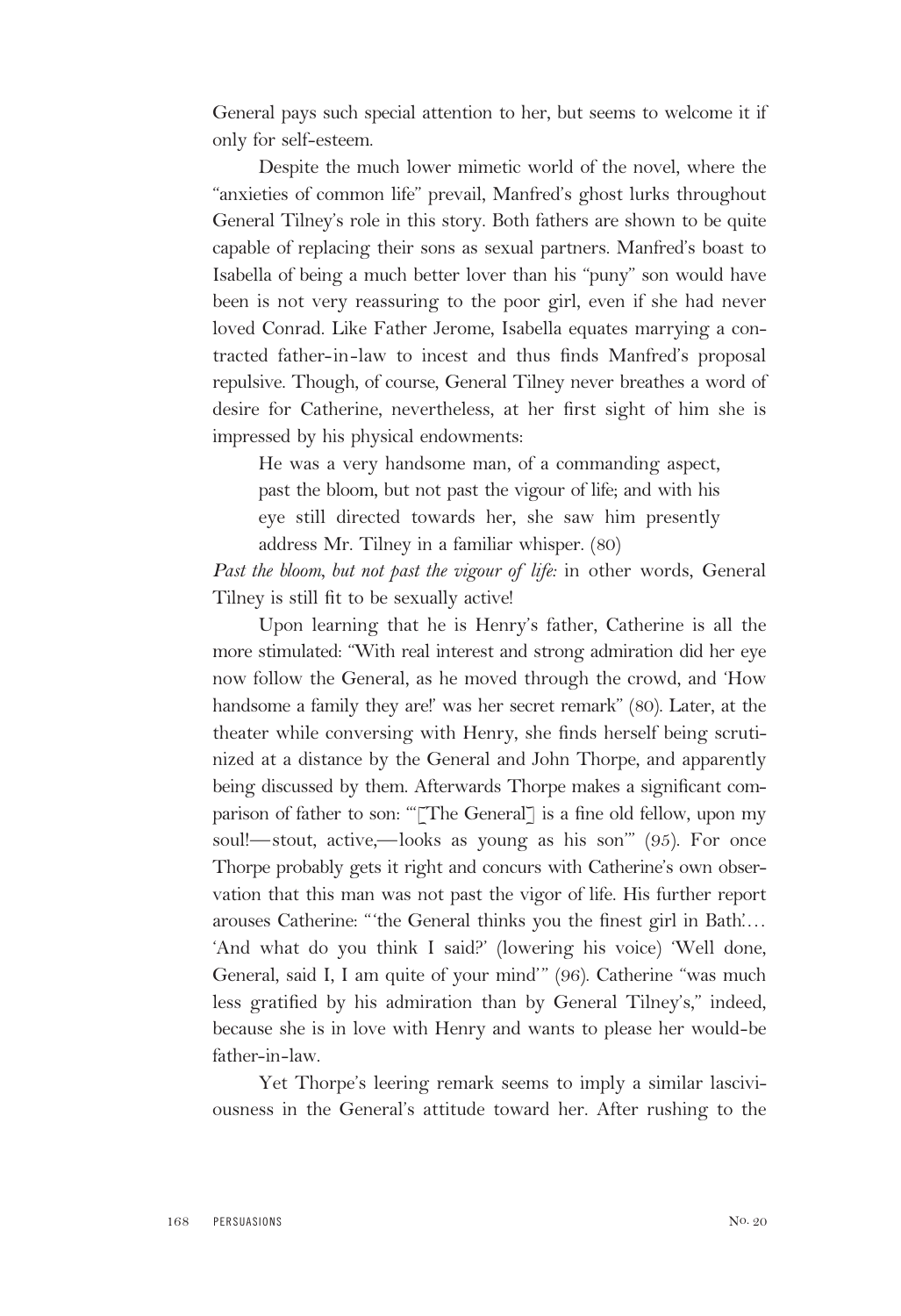Tilneys' to explain that Thorpe had tried to cancel her rendezvous with them, and in a state of breathlessness, she meets the General for the first time; he, in turn, finds her agitation enticing:

The general attended her himself to the street-door, saying every thing gallant as they went down stairs, admiring the elasticity of her walk, which corresponded exactly with the spirit of her dancing, and making her one of the most graceful bows she had ever beheld, when they parted. (103)

The free indirect discourse here implies that the General has actually remarked that Catherine is as lively a walker as she is a dancer. If, as a widower, the General may feel more at liberty in stepping in as an eligible beau here, it is also noteworthy that Henry seems scarcely present at all. Just as the hero in Gothic romances is usually passive in contrast to the villain, according to Judith Wilt, so at least whenever his father is around, Henry's role is relatively diminished.4 It is the General, for instance, who has the power of inviting Catherine to Northanger; and it is he who decides to allow her to ride alone with Henry in his curricle on the way. No matter how far removed from the crazed Manfred, the General reveals a comparable sexual prowess of the Gothic father in competition with the son for the heroine.

This motif of the lascivious father-in-law is much more complexly drawn in *Mansfield Park,* where Sir Thomas Bertram seems to take a stronger interest in Fanny Price's physical appearance than either of his sons ever do:

Fanny knew not how to feel, nor where to look. She was quite oppressed. He had never been so kind, so very kind to her in his life. His manner seemed changed; his voice was quick from the agitation of joy, and all that had been awful in his dignity seemed lost in tenderness. He led her nearer the light and looked at her again—inquired particularly after her health, and then correcting himself, observed, that he need not inquire, for her appearance spoke sufficiently on that point. A fine blush having succeeded the previous paleness of her face, he was justified in his belief of her equal improvement in health and beauty. (178)

The repeated use of the word "kind" in this passage bears comparison to Pamela's description of Mr. B.'s ambivalent behavior towards her at the beginning of Samuel Richardson's novel. Her par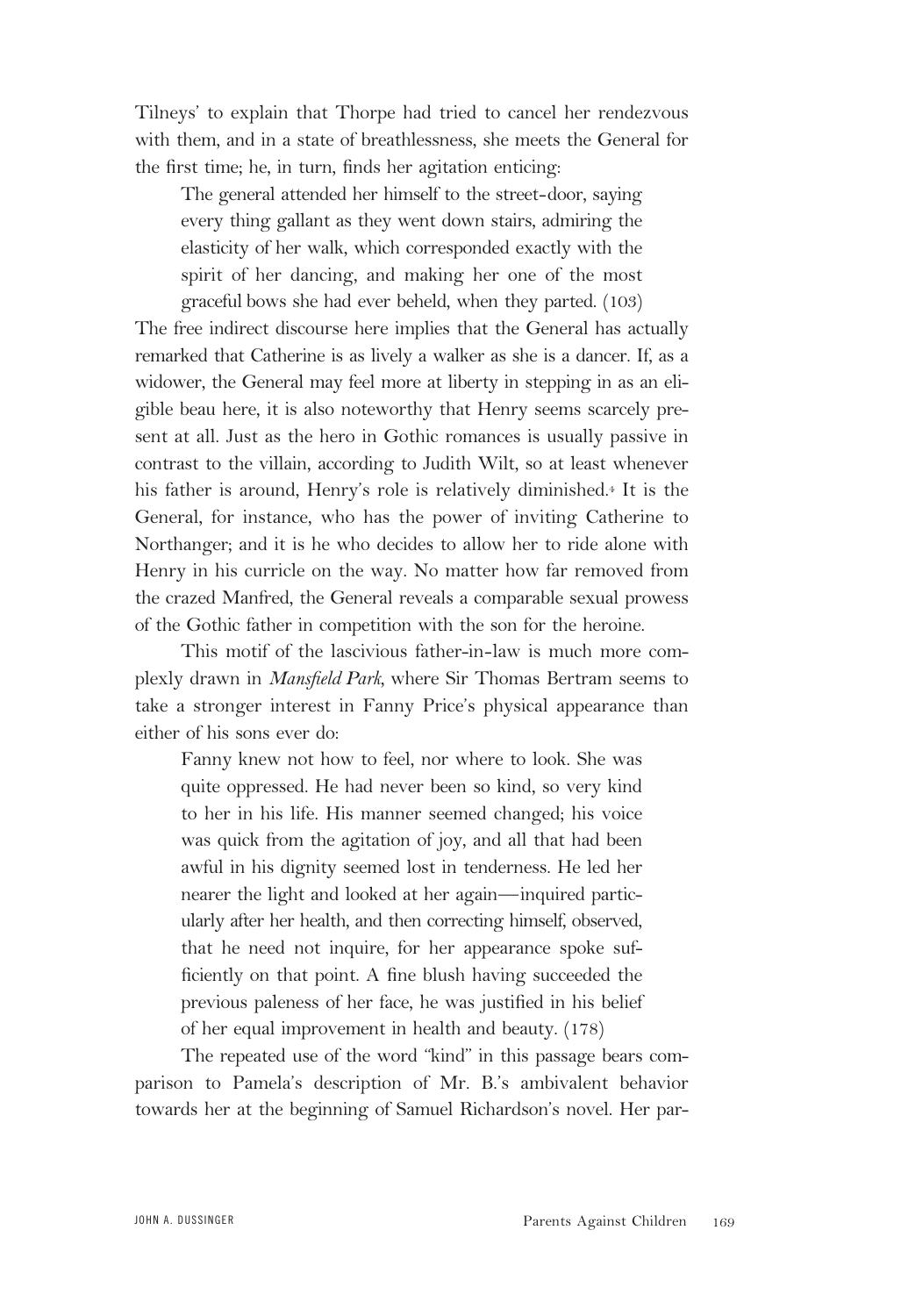ents immediately warn her: "'Oh! That frightful word, that he would be kind to you, if you would do as you should do; these things make us very fearful for your virtue.'" And again quoting her words, they ask: "'But then, *why should he smile so kindly upon you?*'" (45-46). The problem, of course, is that as a young and marriageable master, Mr. B.'s particular interest in his servant, really his ward as well, is suspicious. By contrast, Sir Thomas's attention here seems harmless enough, and Fanny has nothing to fear but regret: "his kindness altogether was such as made her reproach herself for loving him so little, and thinking his return a misfortune" (178).

Yet as if Austen wanted to emphasize that Sir Thomas's kindness toward Fanny was not simply from charitable motives, Edmund subsequently testifies to his father's awareness of her sexual attractiveness:

"Your uncle thinks you very pretty, dear Fanny—and that is the long and short of the matter. Anybody but myself would have made something more of it, and any body but you would resent that you had not been thought very pretty before….Your complexion is so improved!—and you have gained so much countenance!—and your figure—Nay, Fanny, do not turn away about it—it is but an uncle. If you cannot bear an uncle's admiration what is to become of you? You must really begin to harden yourself to the idea of being worth looking at.—You must try not to mind growing up into a pretty woman." (197-98)

*It is but an uncle!* In the Gothic dream-world, we have seen, the fear of incest may have good cause! It is a strange speech, perhaps something rather to be expected from a mother or a sister than from a first cousin who is eventually to marry her. At his mentioning her "figure," Edmund leaves no doubt that his father now sees her potential as a sexual partner. Again, just as we have seen how Henry needed his father to gaze at the heroine with the right amount of male libido, so another clergyman-son defers to his father's presumably unquestionable authority on such matters as judging female livestock for the marriage market.

At this stage, nevertheless, Fanny's lack of property remains a serious obstacle to her becoming a desirable marriage partner, and Henry Crawford's proposal later stimulates Sir Thomas into becoming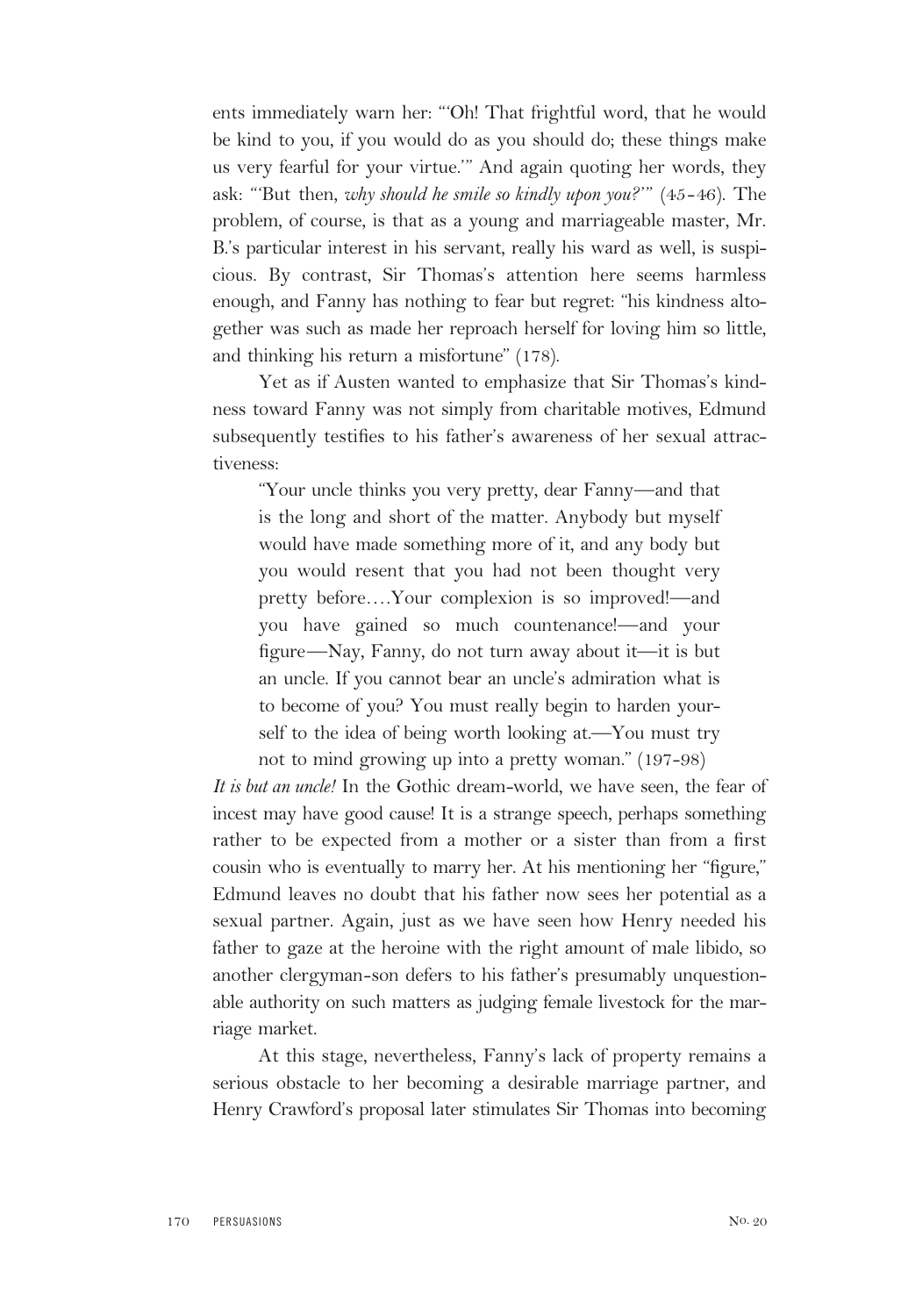a reincarnation of Montoni in pressuring this hapless girl into a union with a more subtle version of Count Morano. In a grotesque twist of irony, despite Fanny's secret devotion to him all the time that he is infatuated with Mary Crawford, Edmund seems somehow devoid of any sexual desire for his cousin and instead apes his father in urging her to accept Henry Crawford's proposal:

"let him succeed at last, Fanny, let him succeed at last. You have proved yourself upright and disinterested, prove yourself grateful and tender-hearted; and then you will be the perfect model of a woman, which I have always believed you born for." (347)

Although seemingly remote from the world of Walpole or Radcliffe, the situation here is demonically Gothic, though in the daylight world: again the patriarchal tyrant tries to force the heroine into a marriage without love for the sake of enhancing the estate. But more alarming is his feckless son's role here as pander. Yet Sir Thomas is finally no Manfred or Montoni; and he is far more sympathetic than General Tilney. If not very successful in communicating with his children, Sir Thomas at least has the consideration to inquire into his daughter Maria's feelings toward Mr. Rushworth before consenting to their marriage. Then, after the trauma of both his own daughters' moral ruin, he comes to value Fanny's integrity and prudence as a compensating filial surrogate, welcoming her into his family with open arms along with his now disabused younger son.

If General Tilney lacks Manfred's cruelty toward his daughter, he is always a disturbing presence and represses Eleanor in every scene. General Tilney's interrupting Eleanor's tour with Catherine when they had approached her mother's room, calling her "hastily, and, as Catherine thought, rather angrily back" (185), does depend on the heroine's possibly mistaken interpretation of his tone as well as intentions. But his moodiness later that day seems all the more sinister:

when she saw him in the evening, while she worked with her friend, slowly pacing the drawing-room for an hour together in silent thoughtfulness with downcast eyes and contracted brow, she felt secure from all possibility of wronging him. It was the air and attitude of a Montoni!— What could more plainly speak the gloomy workings of a mind not wholly dead to every sense of humanity, in its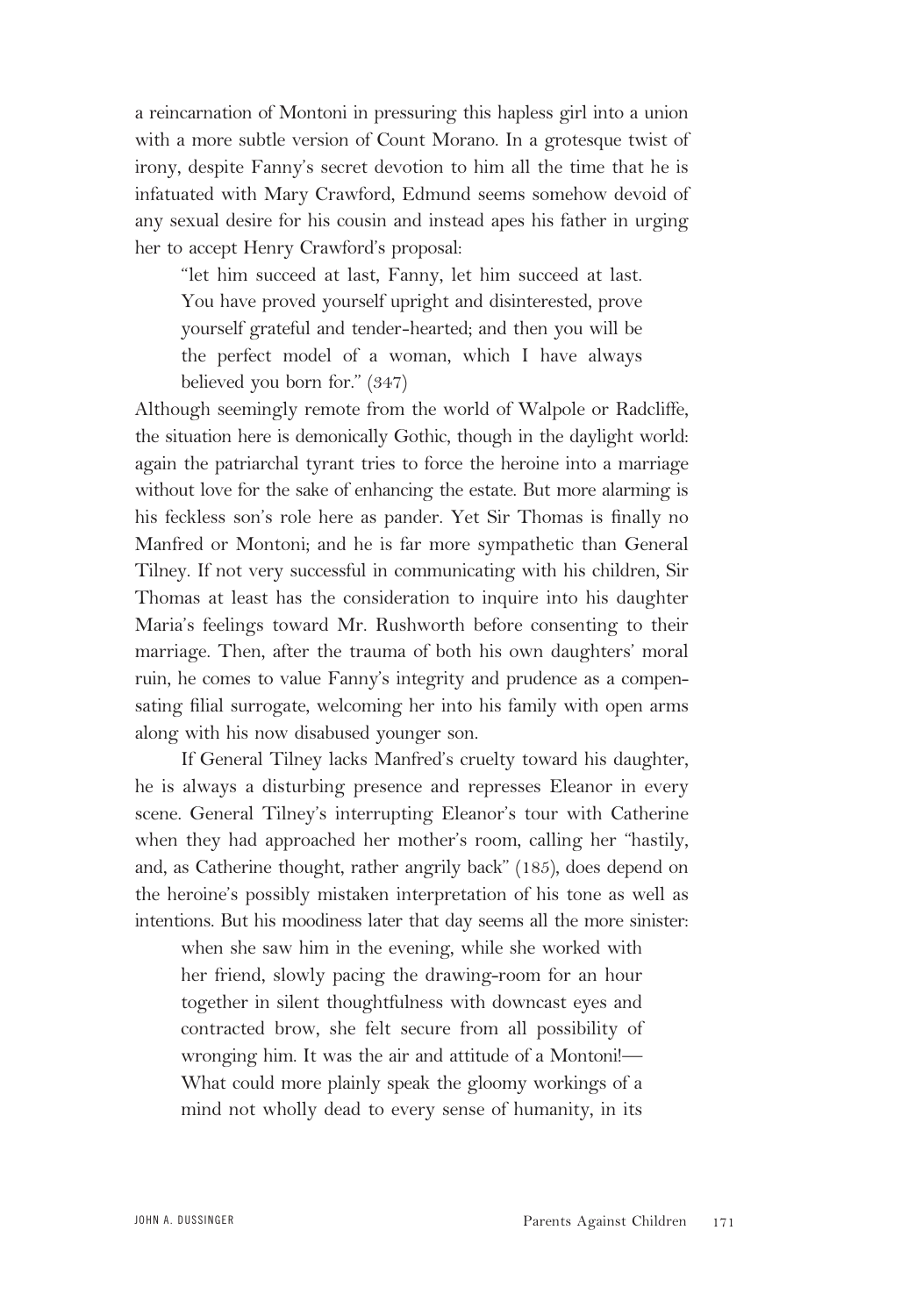fearful review of past scenes of guilt? Unhappy man!—and the anxiousness of her spirits directed her eyes towards his figure so repeatedly, as to catch Miss Tilney's notice. "My father," she whispered, "often walks about the room in this way; it is nothing unusual." (187)

Left unexplained, of course, is why General Tilney habitually paces the floor in this manner. What is bothering him? If not for reasons that Catherine imagines, what else might they be? If we are to assume that the story takes place at about the time of its composition in 1797-98, then perhaps we should also assume that the General is actually worried about how his country was doing in its war against France, at a time when Napoleon was emerging as the seemingly invincible military genius of the day. No wonder, then, when everyone else is about to go to bed, General Tilney does not retire:

"I have many pamphlets to finish," said he to Catherine, "before I can close my eyes; and perhaps may be poring over the affairs of the nation for hours after you are asleep. Can either of us be more meetly employed? My eyes will be blinding for the good of others; and yours preparing by rest for future mischief." (187)

Unconvinced that he is delaying sleep to read these "stupid pamphlets," Catherine instead suspects that he wants to sneak off to the most Gothic part of the abbey "which yet bore the traces of monastic division" and visit his confined wife: "Down that stair-case she had perhaps been conveyed in a state of well-prepared insensibility!" (188).

Wholly unbeknownst to Catherine, the General could well have been reading such "stupid pamphlets" as any number of those addressed to the threat of invasion from France. A search through the *Eighteenth-Century Short Title Catalogue Database* (The British Library Board 1992) indicates more than five thousand titles published for the year 1797, by far the majority concerning religious and moral issues. Instead of such material, it is more likely that the General would be reading pamphlets about the military and financial problems arising from England's war with France. Not including the many publications by the army and navy on the war at this time, there were well over a dozen pamphlets published in 1797 that General Tilney might have been spoiling his eyesight over during the night. Some examples are Captain James Burney's *Plan of Defence Against Invasion*; Colonel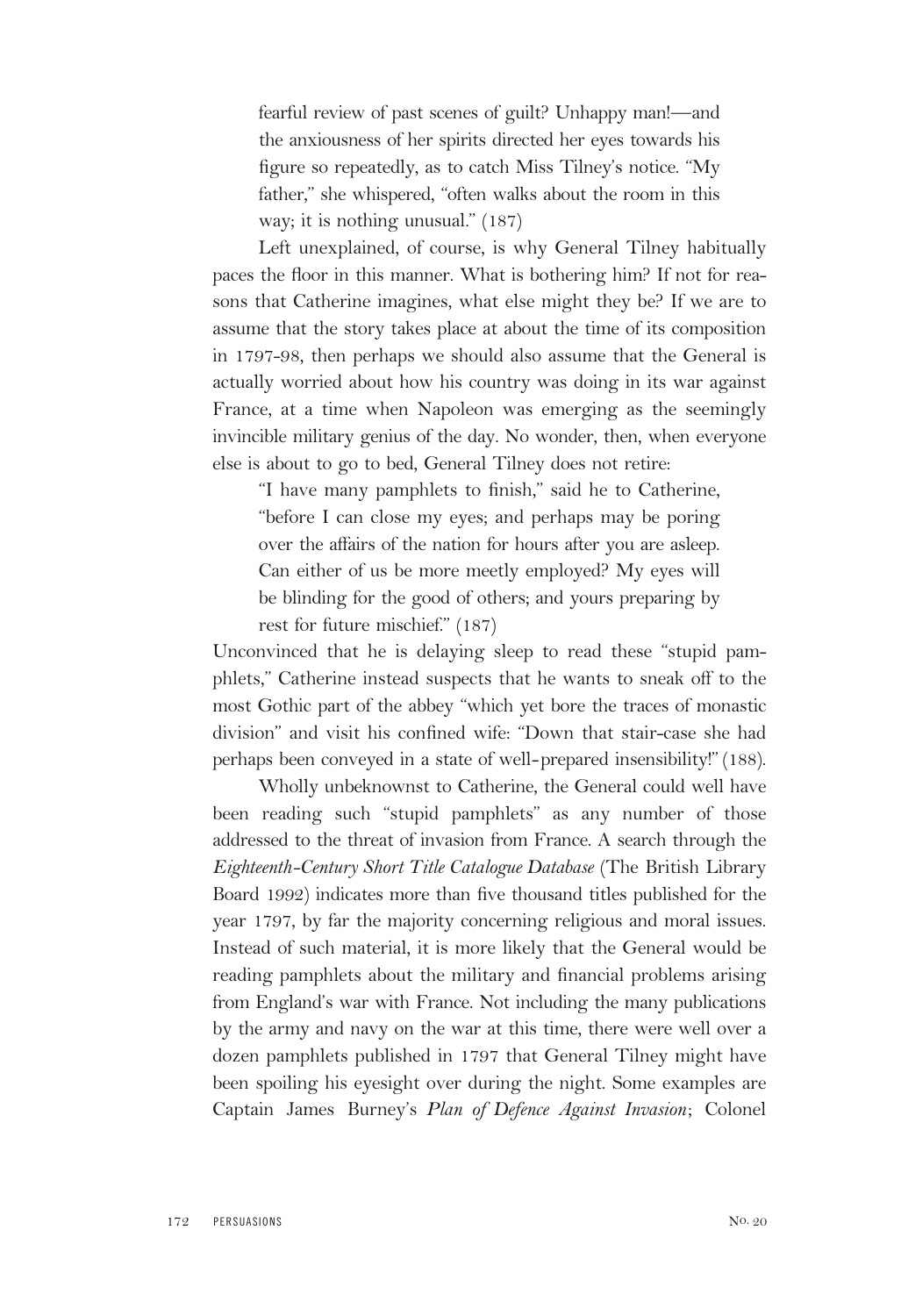Alexander Dirom's *Plans for the Defence of Great Britain and Ireland*; and Thomas Erskine's *A View of the Causes and Consequences of the Present War with France.* Besides the military threat of the invasion itself, the pamphleteers were also quite feverish about the financial threat to Britain during this stage of the war with France. Some other titles for General Tilney's late-night reading might include the following: William Morgan's *An Appeal to the People of Great Britain, on the Present Alarming State of the Public Finances, and of Public Credit*; William Pitt's Speech, on the 12th of February, 1796, *Relative to the Relief and Maintenance of the Poor, the Encouragement of Industry, and the Diminution of the Poor-rates*; and John Williamson's *A Treatise on Military Finance.*<sup>5</sup>

But perhaps for General Tilney the most disturbing pamphlet of all to come out in 1797 was one from Edinburgh: [James Housden's] *Sir, A Tax on Clocks and Watches Forming a Part of this Year's Supply being announced, a Meeting of the Trade was held here this Day.* Given the General's penchant for holding his children to the very minute of his clock in getting them to the dinner table, we can well imagine his concern over this tax proposal from north of the Tweed. Who knows, maybe that was the main thing on his mind while he paced about the room in front of Catherine and Eleanor that evening!

Austen's endings, as one of her recent biographers, John Halperin, complained, are generally "bungled" and fragmentary (107). But deliberately so, I would argue, to remind her readers that the conventions of the novel as genre are just that—neat forms of inviting the reader's suspension of disbelief. Her sketchy conclusion to *Northanger Abbey* is of a piece with her parodic instincts. If you believe her proffered version, she may be saying, then you have not done your homework with the Gothic romance, which reveals the demonic netherworld underlying economic arrangements that pass for rationality.

With Manfred as a role model of the Gothic father, Catherine had good reason to suspect General Tilney's capacity for doing away with his wife and maybe posing a threat to herself as well during her relatively one-sided interest in his son. It is never allowed into Austen's text, but who is to blame Catherine if at least the thought passed her mind in her nightly dreams that General Tilney was brooding over the fact that his rather effete son should possess her rather than he himself! Farfetched? Yes, perhaps, but only if we ignore the pervasive influence of the Gothic on the story that Austen is writ